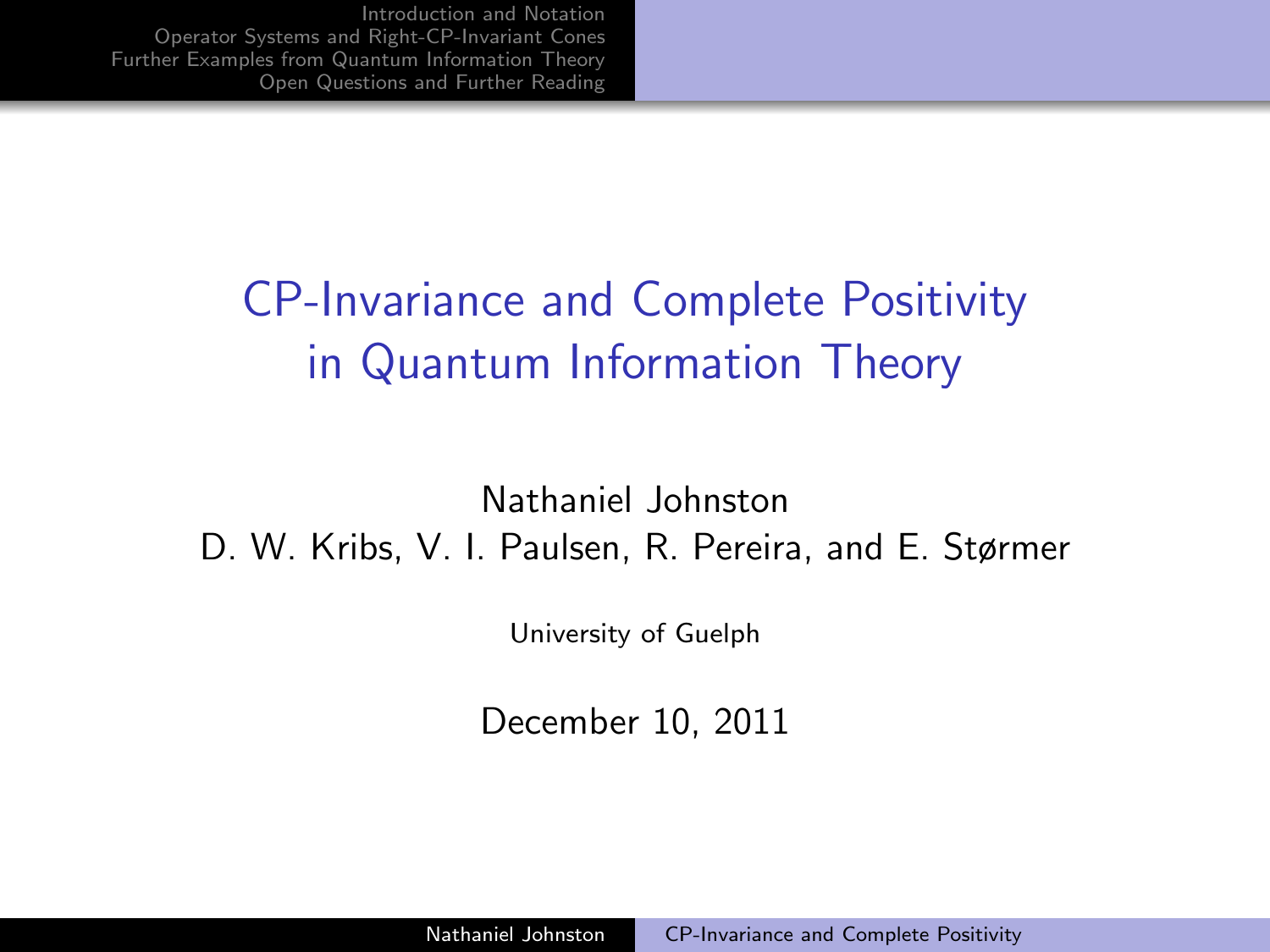#### Order of Events

- Operator Systems on Complex Matrices
- **Positive and Completely Positive Maps**
- $\bullet$  Operator Systems  $\leftrightarrow$  Right-CP-Invariant Cones
- Minimal and Maximal Operator Systems
- Other CP-Invariant Cones from Quantum Information Theory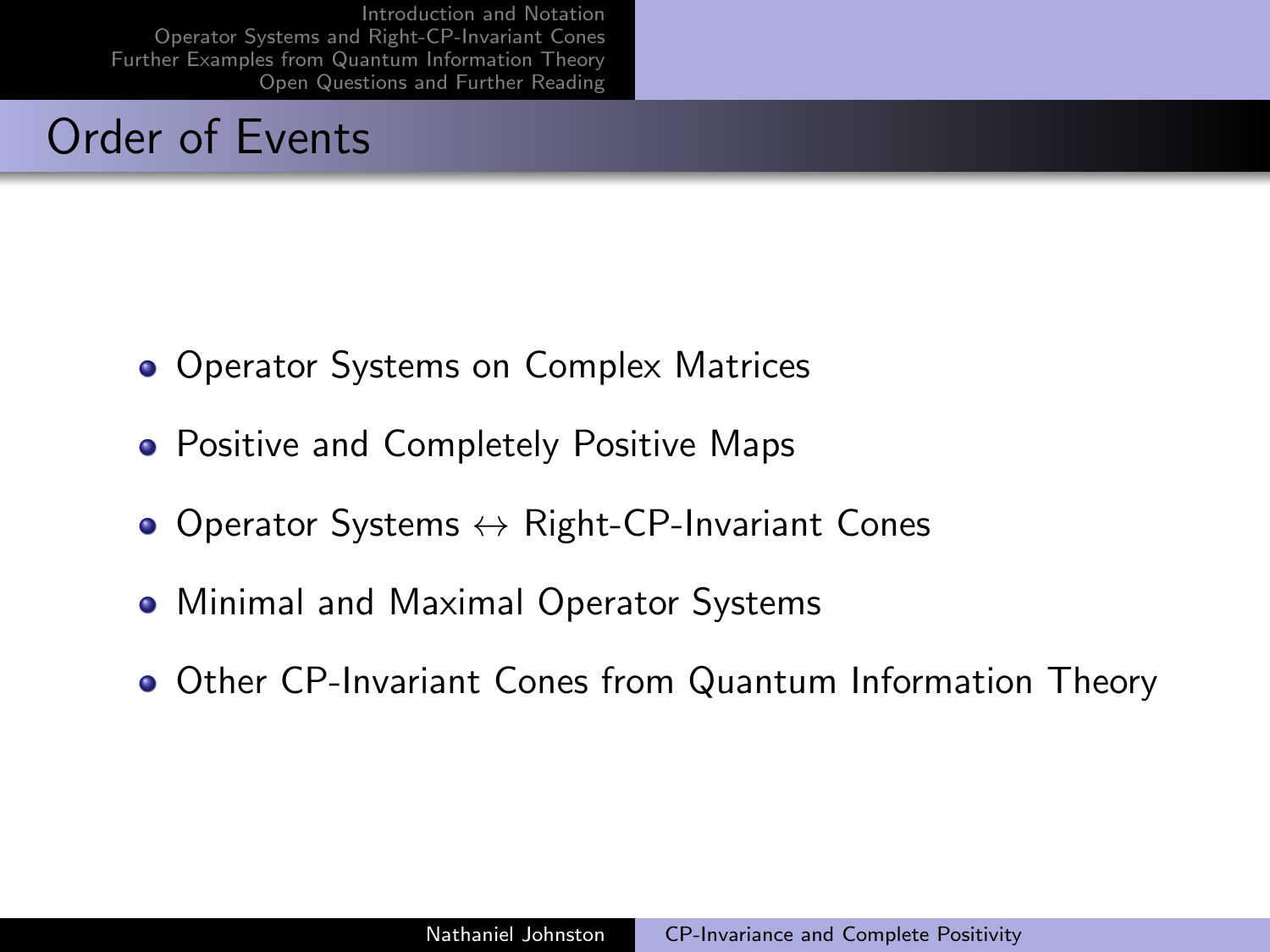[Operator Systems and Right-CP-Invariant Cones](#page-9-0) [Further Examples from Quantum Information Theory](#page-15-0) [Open Questions and Further Reading](#page-21-0) <span id="page-2-0"></span>[Cones and Completely Positive Maps](#page-2-0) [Operator Systems](#page-4-0) [Positive and Completely Positive Maps](#page-7-0)

### What are Cones and Completely Positive Maps?

We will be mostly concerned with the space of  $n \times n$  complex matrices  $M_n$ .

- A cone  $C \subset M_n$  is a set of Hermitian operators that is invariant under positive scaling.
- A cone C is called convex if  $X + Y \in C$  whenever  $X, Y \in C$ .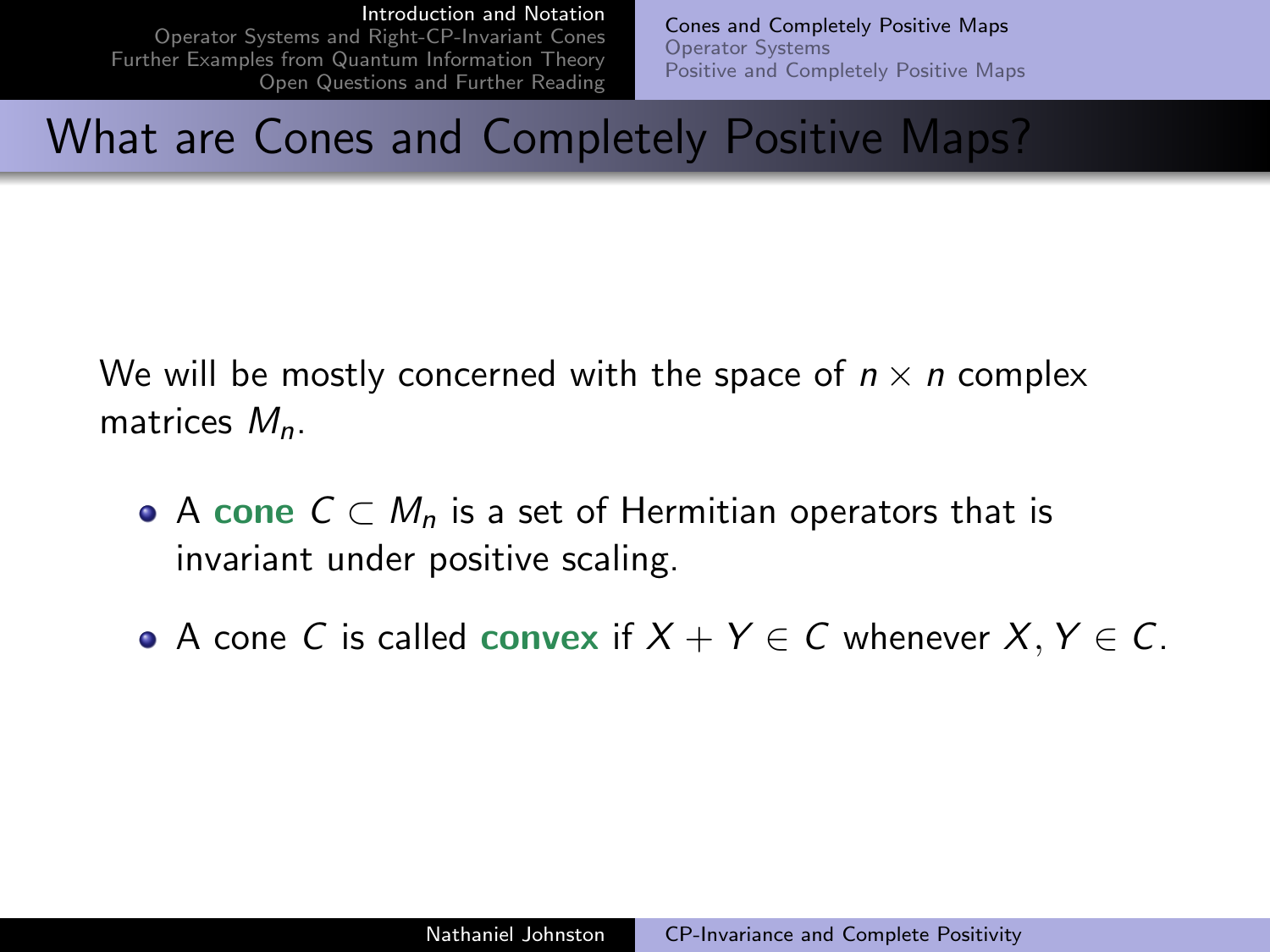[Operator Systems and Right-CP-Invariant Cones](#page-9-0) [Further Examples from Quantum Information Theory](#page-15-0) [Open Questions and Further Reading](#page-21-0) [Cones and Completely Positive Maps](#page-2-0) [Operator Systems](#page-4-0) [Positive and Completely Positive Maps](#page-7-0)

## What are Cones and Completely Positive Maps?

- We can also consider cones of linear maps acting on  $M_n$  (i.e., in  $\mathcal{L}(M_n)$ .
	- A cone  $C \subset \mathcal{L}(M_n)$  is a set of Hermiticity-preserving maps that is invariant under positive scaling.
	- An adjoint map is a map of the form  $X\mapsto A^{\dagger}XA$ , where  $A^{\dagger}$ denotes the adjoint operator of A. We will denote this map by  $Ad_{4}$ .
	- The set of adjoint maps is a cone. Its convex hull is the cone of completely positive maps.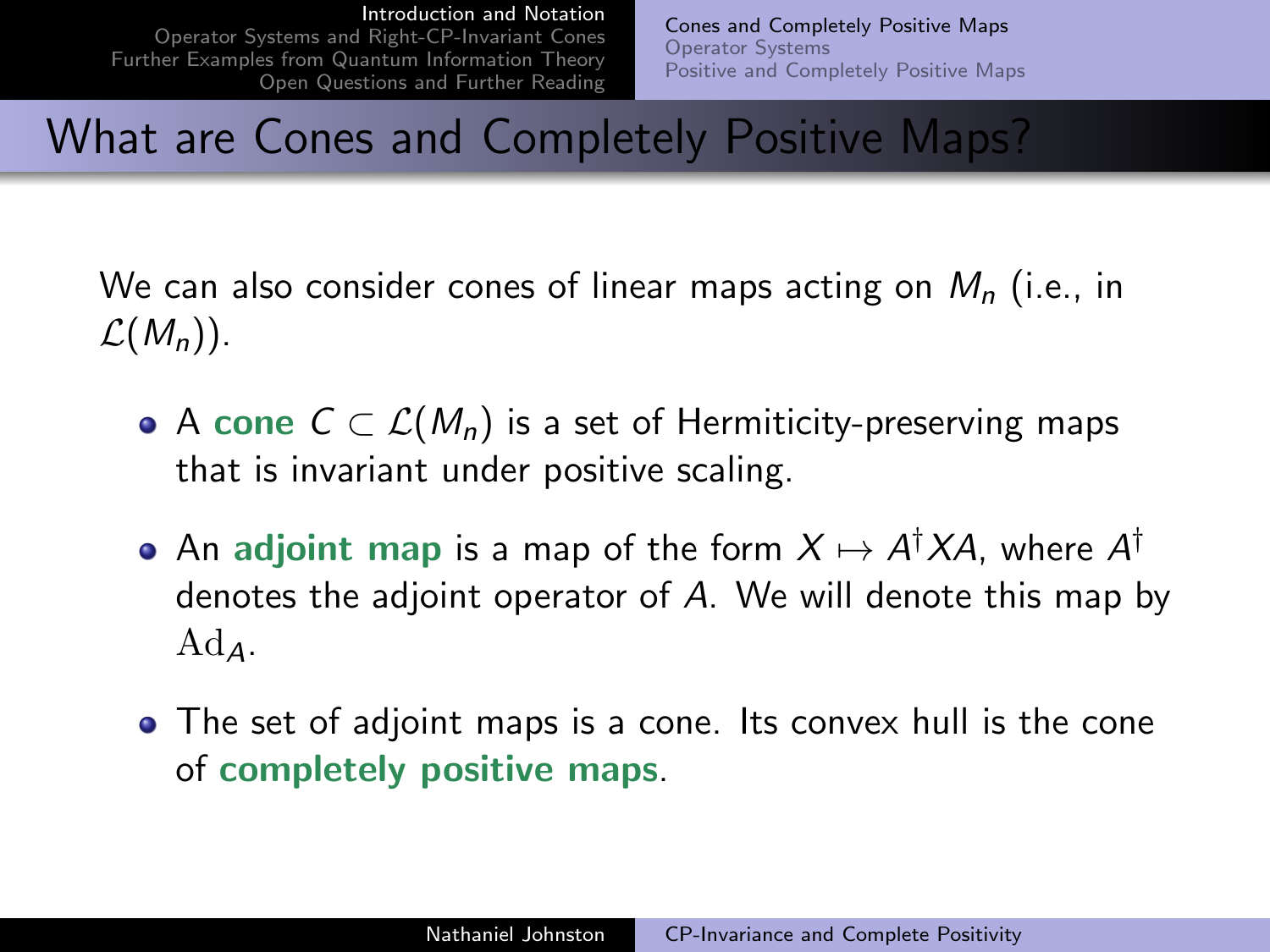[Operator Systems and Right-CP-Invariant Cones](#page-9-0) [Further Examples from Quantum Information Theory](#page-15-0) [Open Questions and Further Reading](#page-21-0) <span id="page-4-0"></span>[Cones and Completely Positive Maps](#page-2-0) [Operator Systems](#page-4-0) [Positive and Completely Positive Maps](#page-7-0)

# What is an Operator System?

An (abstract) operator system on  $M_n$  is a family of convex cones  $C_m \subset M_m \otimes M_n$  (one cone for each  $m \in \mathbb{N}$ ) that satisfy two properties:

- 1.  $C_1 = M_n^+$ , the cone of positive-semidefinite operators in  $M_n$ ; and
- 2. for each  $m_1, m_2 \in \mathbb{N}$  and  $A \in M_{m_1,m_2}$  we have  $(\mathrm{Ad}_A\otimes id_n)(C_{m_1})\subseteq C_{m_2}.$

Intuitively, these restrictions say that each cone  $C_m$  is somehow "like" the cone  $M_n^+$ .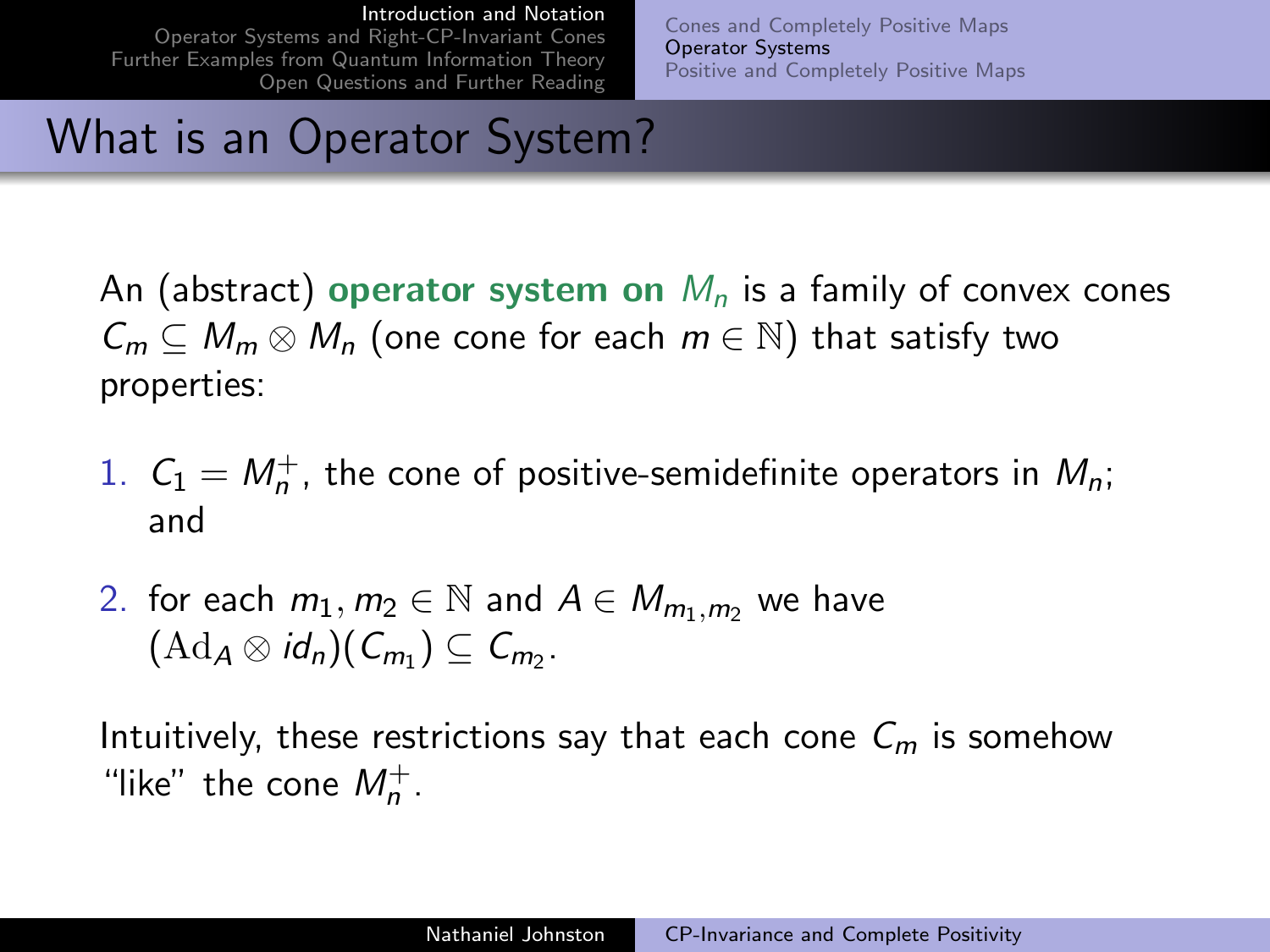[Operator Systems and Right-CP-Invariant Cones](#page-9-0) [Further Examples from Quantum Information Theory](#page-15-0) [Open Questions and Further Reading](#page-21-0) [Cones and Completely Positive Maps](#page-2-0) [Operator Systems](#page-4-0) [Positive and Completely Positive Maps](#page-7-0)

# Examples of Operator Systems on  $M_n$

Quantum information theorists are actually familiar with some operator systems on  $M_n$  already.

- The most natural operator system on  $M_n$  is the one that arises by making the association  $\bar{M}_m \otimes \bar{M}_n \cong \bar{M}_{mn}$  in the natural way and letting  $\mathcal{C}_m = \mathcal{M}_{mn}^+$ ; the cone of positive semidefinite operators. Keep this "naïve" operator system in mind!
- We will denote this "naïve" operator system simply by  $M_n$ . We will denote other general operator systems on  $M_n$  by things like  $O_1$  and  $O_2$ .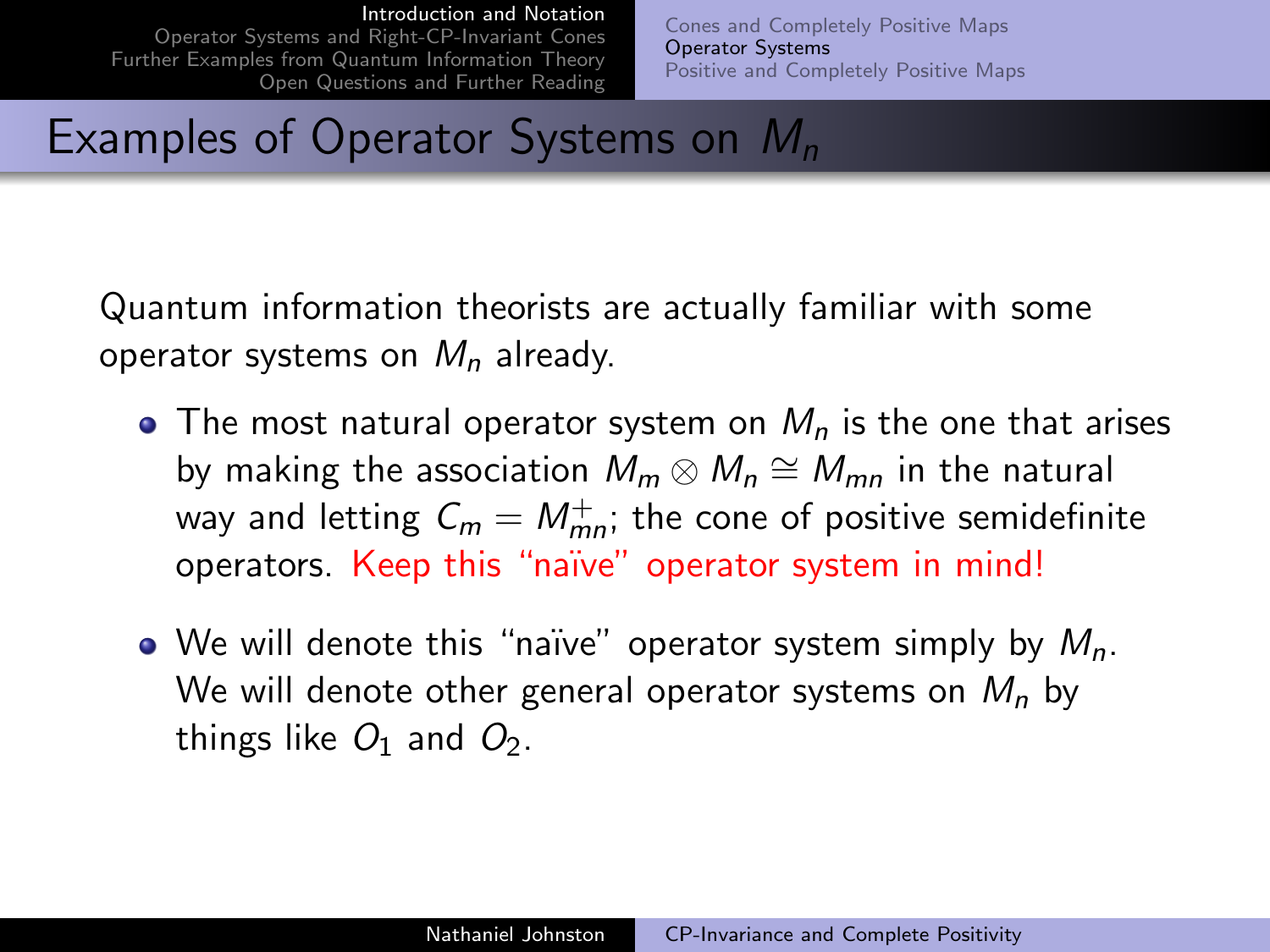[Operator Systems and Right-CP-Invariant Cones](#page-9-0) [Further Examples from Quantum Information Theory](#page-15-0) [Open Questions and Further Reading](#page-21-0) [Cones and Completely Positive Maps](#page-2-0) [Operator Systems](#page-4-0) [Positive and Completely Positive Maps](#page-7-0)

# Examples of Operator Systems on  $M_n$

• An operator  $X \in M_m \otimes M_n$  is called separable if it can be written as

$$
X=\sum_i p_i|\psi_i\rangle\langle\psi_i|\otimes|\phi_i\rangle\langle\phi_i|, \quad p_i\geq 0 \,\,\forall\,i.
$$

If we let  $S_m$  be the cone of separable operators in  $M_m \otimes M_n$ , then  $\{S_m\}$  is an operator system (which we will denote by OMAX).

• An operator  $X \in M_m \otimes M_n$  is called block positive if

 $(\langle a | \otimes \langle b |) X (|a \rangle \otimes |b \rangle) \ge 0$  for all  $|a \rangle \in \mathbb{C}^m$ ,  $|b \rangle \in \mathbb{C}^n$ .

If we let  $P_m$  be the cone of block positive operators in  $M_m \otimes M_n$ , then  ${P_m}$  is an operator system (which we will denote by OMIN).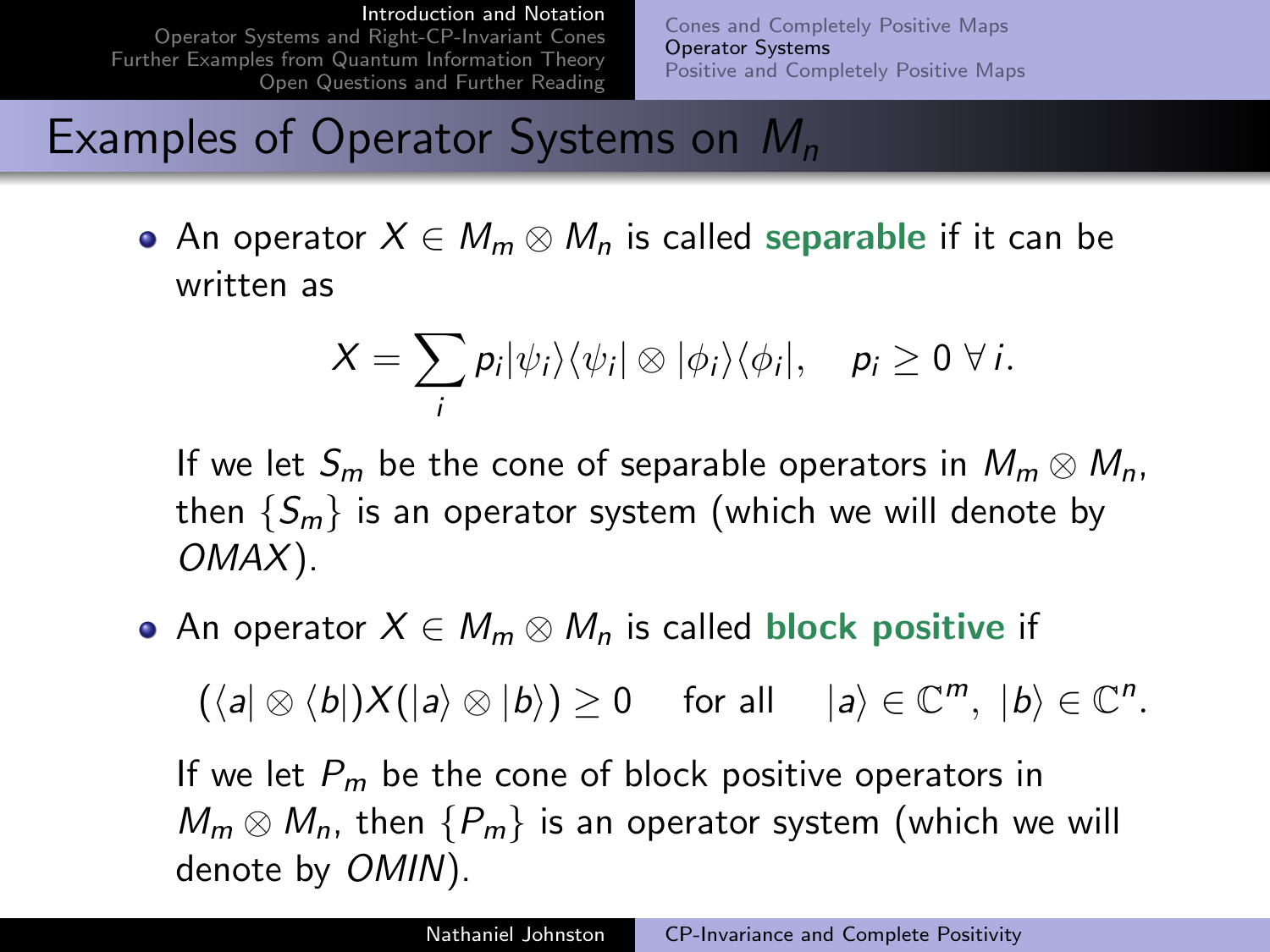[Operator Systems and Right-CP-Invariant Cones](#page-9-0) [Further Examples from Quantum Information Theory](#page-15-0) [Open Questions and Further Reading](#page-21-0)

# Positive Maps

<span id="page-7-0"></span>[Cones and Completely Positive Maps](#page-2-0) [Operator Systems](#page-4-0) [Positive and Completely Positive Maps](#page-7-0)

A map on  $M_n$  is called **positive** if it preserves positive semidefiniteness. That is,  $\Phi \in \mathcal{L}(M_n)$  is positive if  $\Phi(X) \in M_n^+$ whenever  $X \in M_n^+$ .

- Positive maps play an important role in quantum information theory (particularly in entanglement theory).
- We will denote the set of postive maps by  $\mathcal{P}.$
- We often want a stronger condition than positivity when dealing with operator systems though. We don't just want the cones  $C_1$  to be preserved, but we want all of the cones  $\{C_m\}$ to be preserved.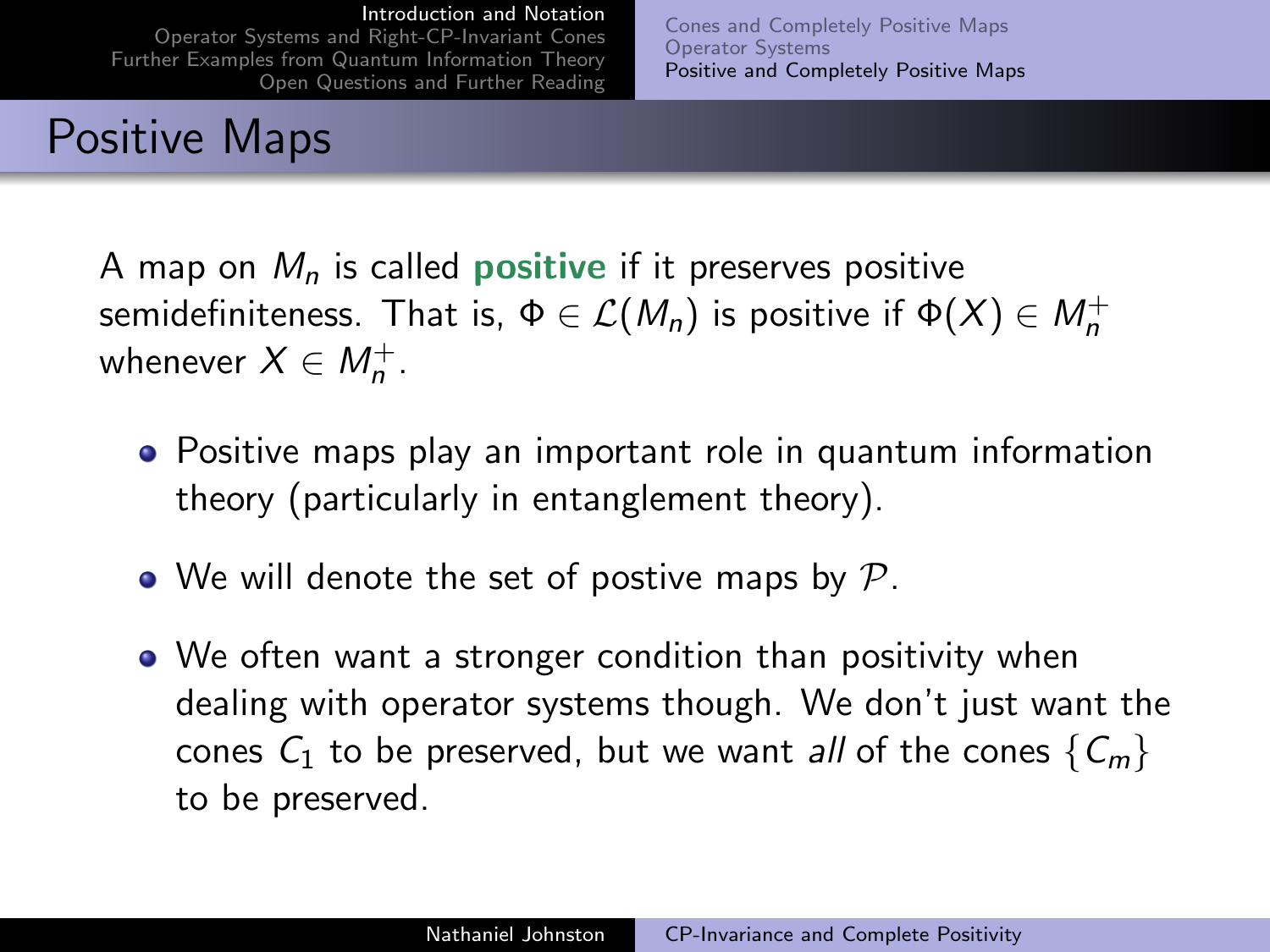[Operator Systems and Right-CP-Invariant Cones](#page-9-0) [Further Examples from Quantum Information Theory](#page-15-0) [Open Questions and Further Reading](#page-21-0) [Cones and Completely Positive Maps](#page-2-0) [Operator Systems](#page-4-0) [Positive and Completely Positive Maps](#page-7-0)

## Completely Positive Maps

Suppose we are given operator systems  $O_1$  and  $O_2$ , defined by cones  $\{C_m\}$  and  $\{D_m\}$ , respectively.

• A map  $\Phi \in \mathcal{L}(M_n)$  is called completely positive from  $O_1$  to  $O<sub>2</sub>$  if

$$
(id_m \otimes \Phi)(C_m) \subseteq D_m \quad \text{ for all } m.
$$

- The set of completely positive maps from  $O_1$  to  $O_2$  will be denoted by  $\mathcal{CP}(O_1, O_2)$ .
- $\circ$  CP( $M_n$ ,  $M_n$ ) is the usual set of completely positive maps that quantum information theorists know and love. For brevity, we will denote it simply by  $\mathcal{CP}$ .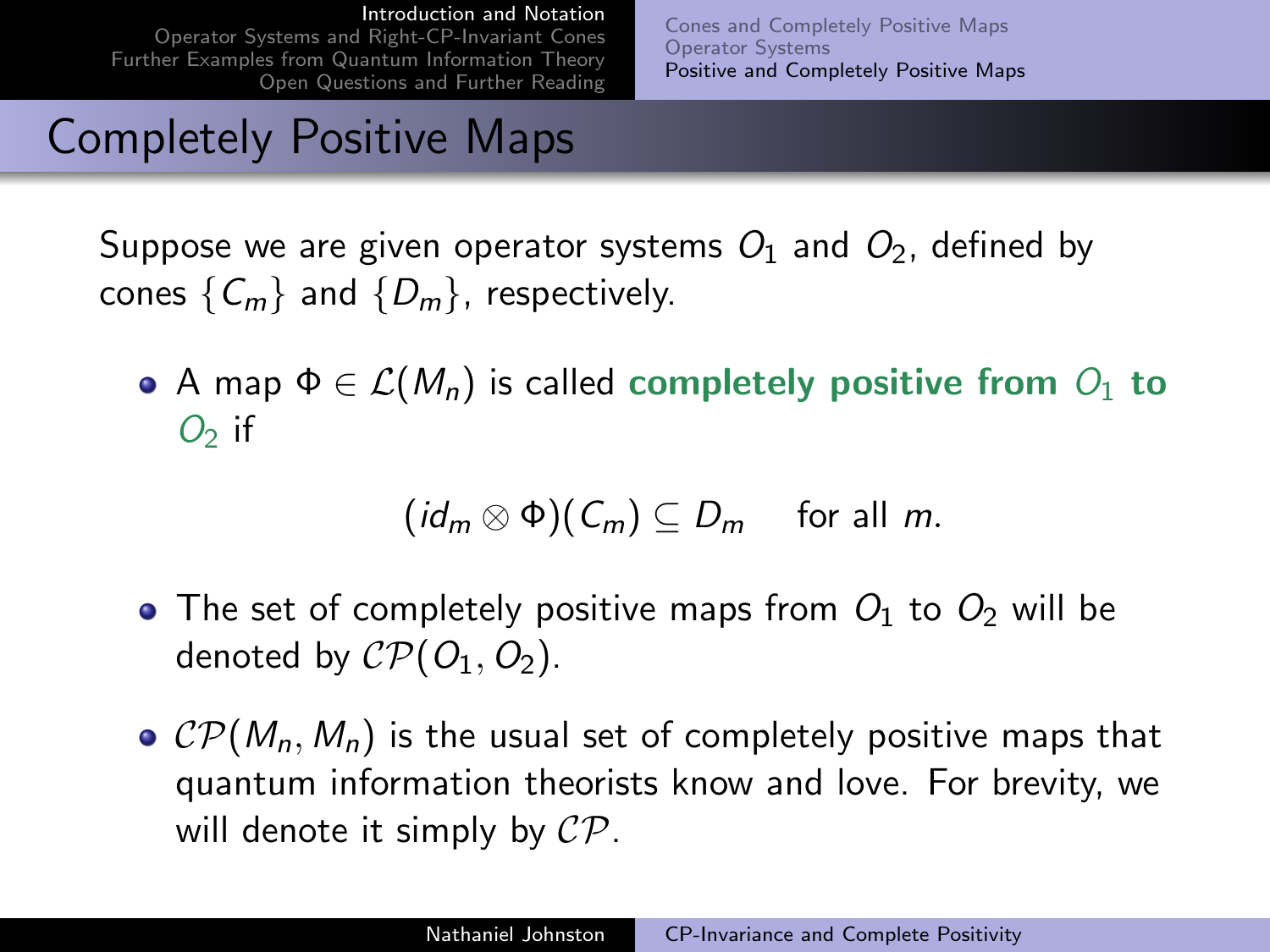<span id="page-9-0"></span>[Uniqueness of Operator Systems](#page-9-0) [Right-CP-Invariant Cones](#page-11-0) Operator Systems ↔ [Right-CP-Invariant Cones](#page-13-0)

# Uniqueness of Operator Systems

The main workhorse that allows us to deal with operator systems is the following result, which says that they are uniquely determined by the nth cone – that is, the cone  $C_n \subset M_n \otimes M_n$ .

#### Proposition

Let  $C_n \subseteq M_n \otimes M_n$  be a convex cone such that

- $\bullet$   $S_n \subset C_n \subset P_n$ ; and
- $\bullet$   $(\mathrm{Ad}_A \otimes id_n)(C_n) \subseteq C_n$  for all  $A \in M_n$ .

Then there exists a unique family of cones  ${C_m}_{m\neq n}$  such that  ${C_m}_{m=1}^{\infty}$  defines an operator system on  $M_n$ .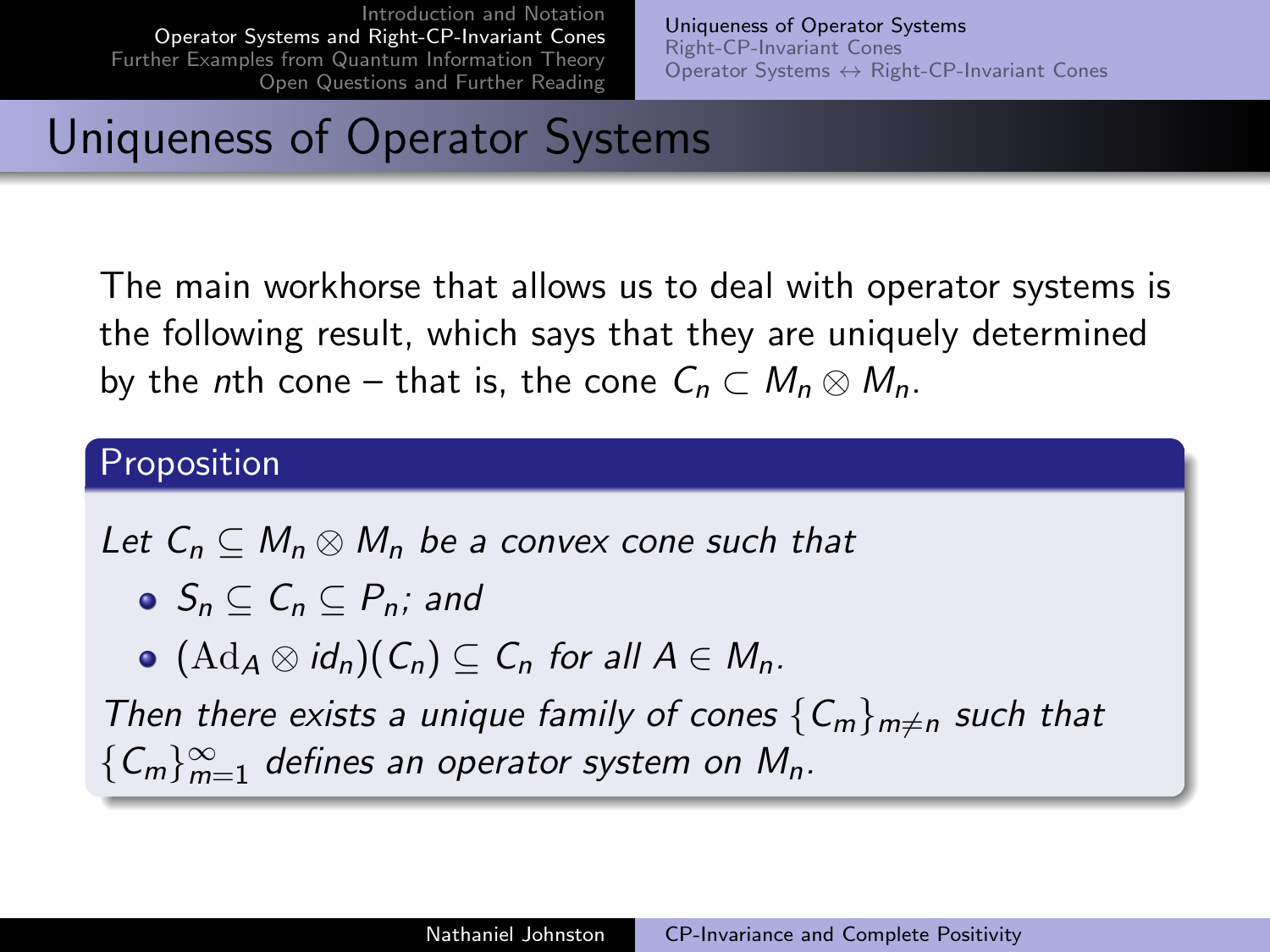[Uniqueness of Operator Systems](#page-9-0) [Right-CP-Invariant Cones](#page-11-0) Operator Systems ↔ [Right-CP-Invariant Cones](#page-13-0)

### Uniqueness of Operator Systems

#### **Corollary**

Let  $\Phi : M_n \to M_n$  and let  $O_1$  and  $O_2$  be operator systems defined by families of cones  ${C_m}_{m=1}^{\infty}$  and  ${D_m}_{m=1}^{\infty}$ , respectively. Then  $\Phi \in \mathcal{CP}(O_1, O_2)$  if and only if  $(id_n \otimes \Phi)(C_n) \subseteq D_n$ .

The above result generalizes the well-known result of Choi that says that  $\Phi$  is completely positive if and only if it is *n*-positive.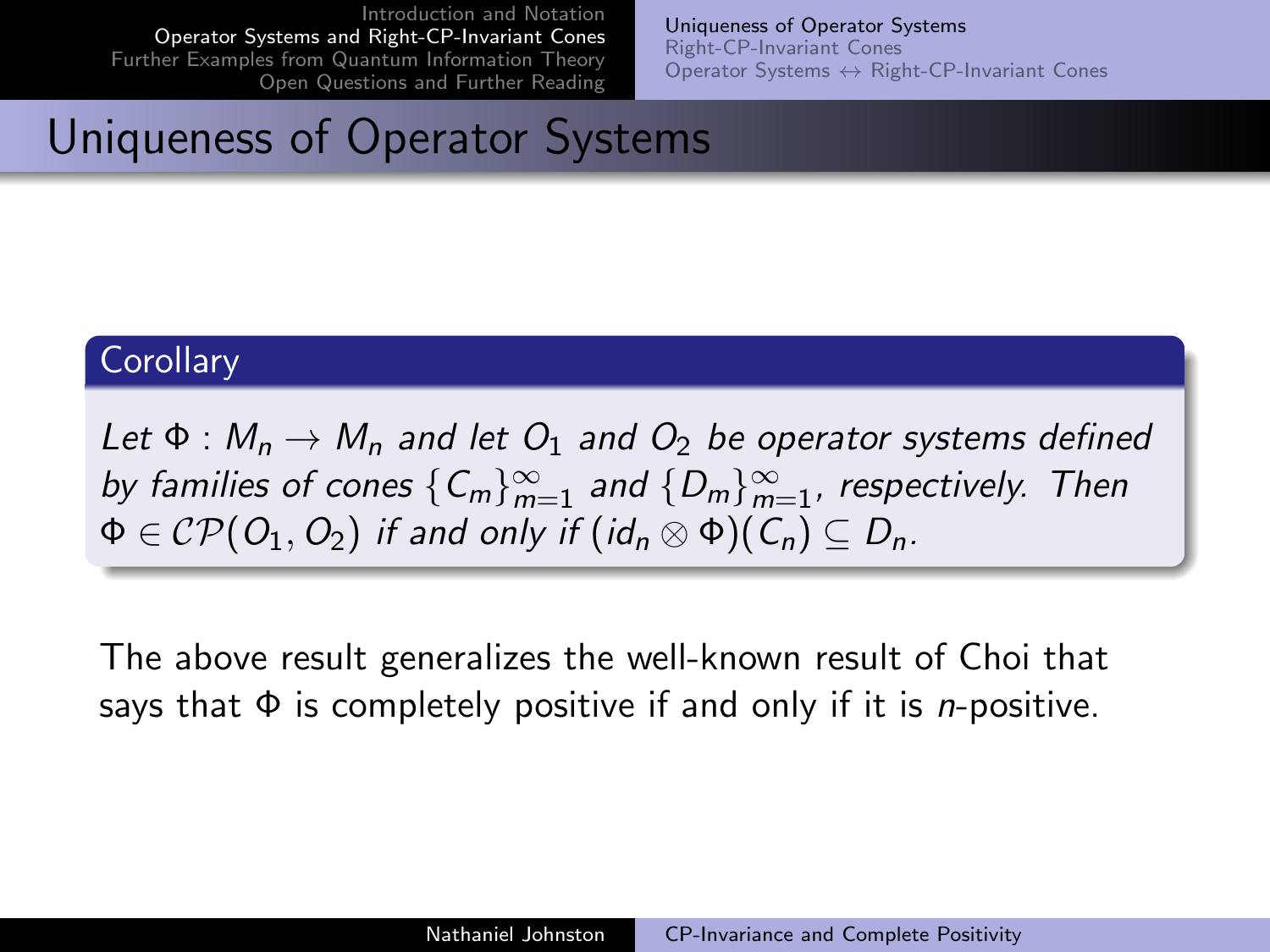<span id="page-11-0"></span>[Uniqueness of Operator Systems](#page-9-0) [Right-CP-Invariant Cones](#page-11-0) Operator Systems ↔ [Right-CP-Invariant Cones](#page-13-0)

#### What is a Right-CP-Invariant Cone?

Observe that if  $\Phi_1 \in \mathcal{CP}(O_1, O_2)$  and  $\Phi_2 \in \mathcal{CP}(O_2, O_3)$ , then  $\Phi_2 \circ \Phi_1 \in \mathcal{CP}(O_1, O_3).$ 

- **•** In particular, if  $\Phi_1 \in \mathcal{CP}$  and  $\Phi_2 \in \mathcal{CP}(M_n, O)$ , then  $\Phi_2 \circ \Phi_1 \in \mathcal{CP}(M_n, O).$
- We use the term right-CP-invariant for cones  $C \subseteq \mathcal{L}(M_n)$ with the property that  $C \circ C\mathcal{P} = \mathcal{C}$ .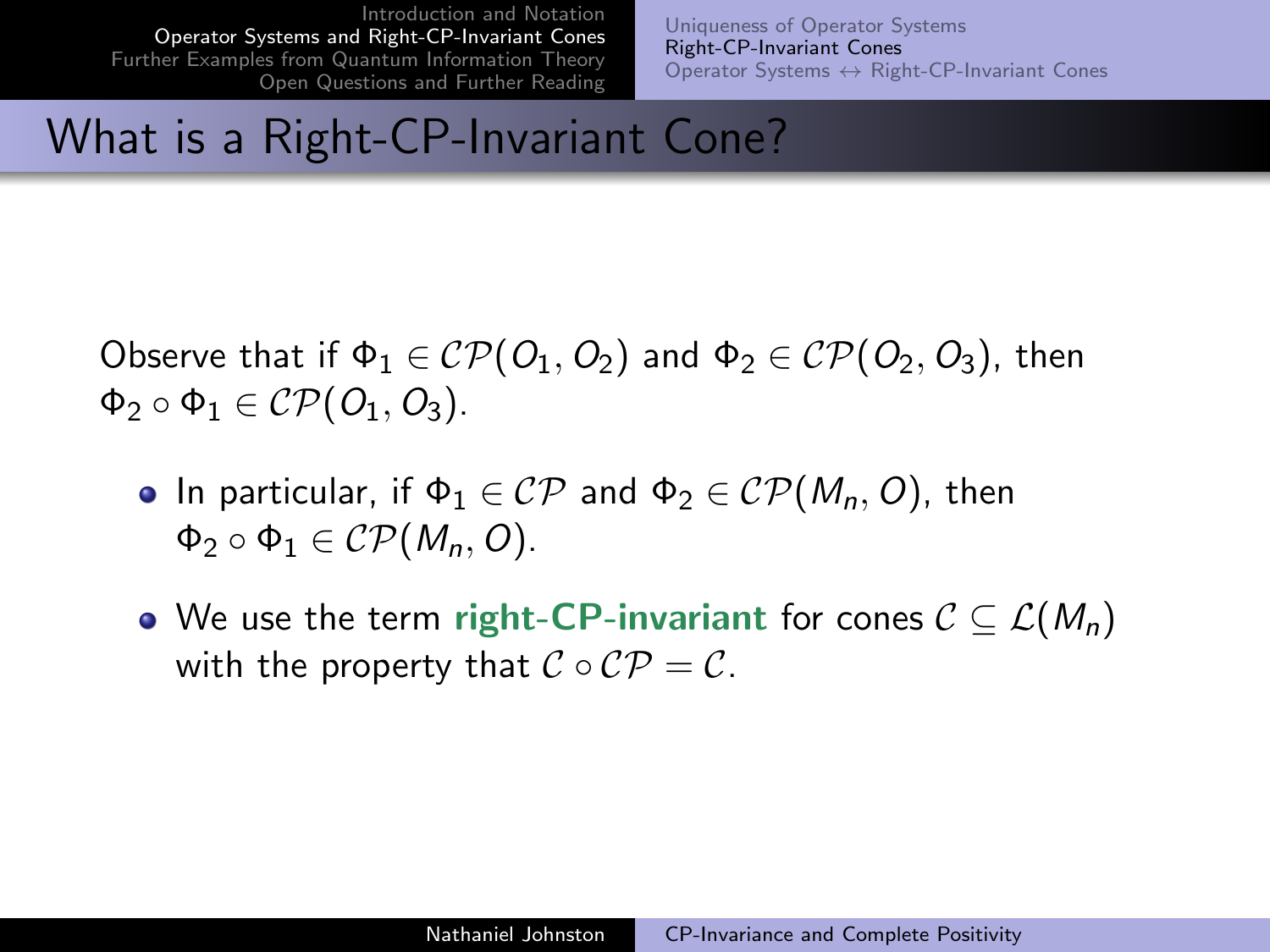[Uniqueness of Operator Systems](#page-9-0) [Right-CP-Invariant Cones](#page-11-0) Operator Systems ↔ [Right-CP-Invariant Cones](#page-13-0)

#### Left-CP-Invariant and Mapping Cones

We just saw that  $\mathcal{CP}(M_n, O)$  is always right-CP-invariant.

- Similarly,  $\mathcal{CP}(O, M_n)$  is always left-CP-invariant.
- A cone that is both left-CP-invariant and right-CP-invariant is called a mapping cone – such cones are well-studied for independent reasons in operator theory.
- Examples of mapping cones include the cones of positive, completely positive, and entanglement-breaking maps (denoted by  $P$ ,  $\mathcal{CP}$ , and  $\mathcal{S}$ , respectively).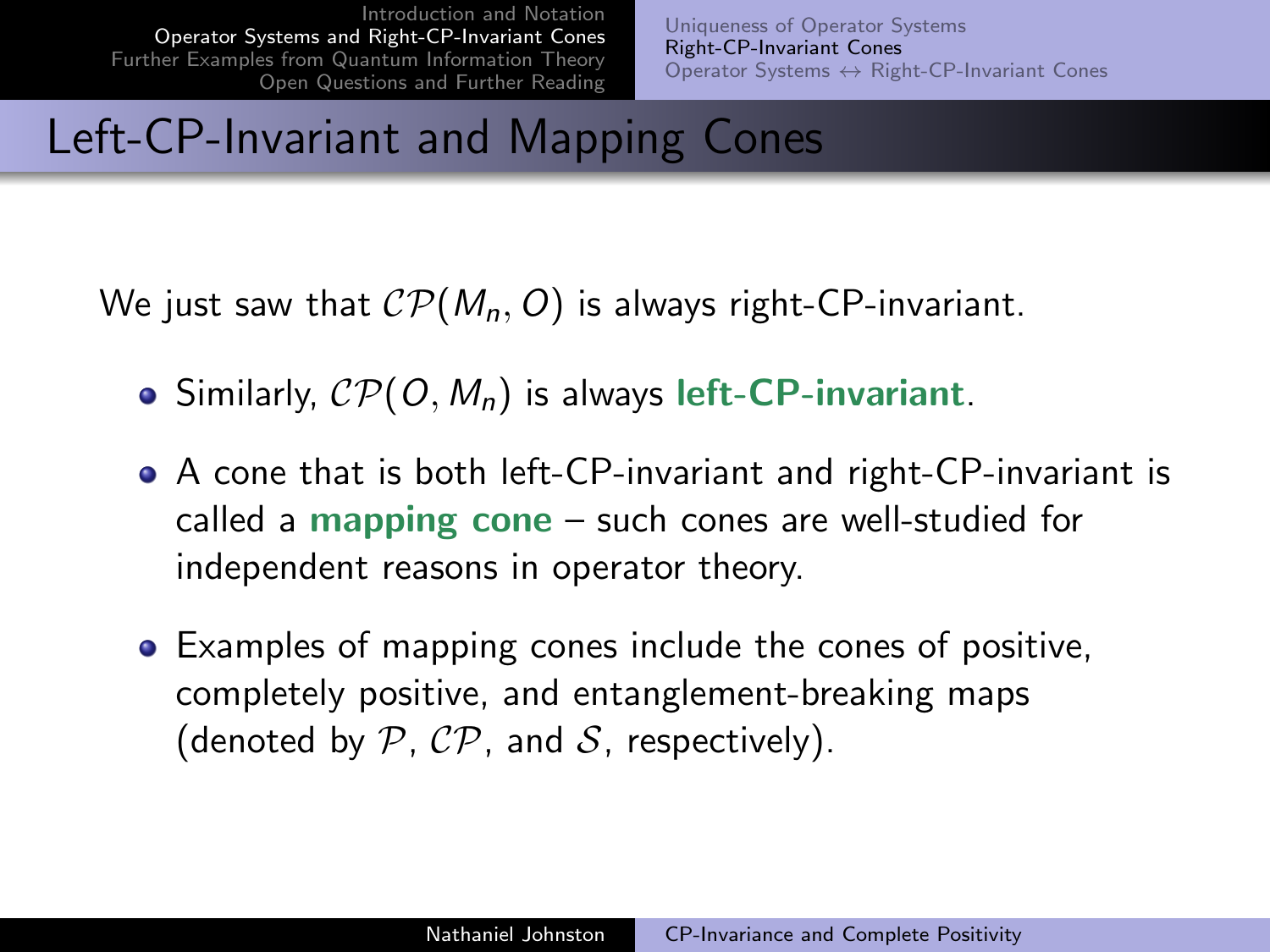<span id="page-13-0"></span>[Uniqueness of Operator Systems](#page-9-0) [Right-CP-Invariant Cones](#page-11-0) Operator Systems ↔ [Right-CP-Invariant Cones](#page-13-0)

### Operator Systems ↔ Right-CP-Invariant Cones

Recall that  $\mathcal{CP}(M_n, O)$  is always right-CP-invariant. It turns out that right-CP-invariance completely characterizes the possible cones of completely positive maps.

#### Theorem

Let  $C \subseteq \mathcal{L}(M_n)$  be a convex cone. The following are equivalent:

 $\bullet$  C is right-CP-invariant with  $S \subseteq C \subseteq P$ .

• There exists an operator system O such that  $C = \mathcal{CP}(M_n, O)$ . Furthermore, if O is defined by the cones  $\{C_m\}_{m=1}^{\infty}$  then  $C_n$  is the cone of Choi matrices of maps in C. Thus, O is uniquely determined by C.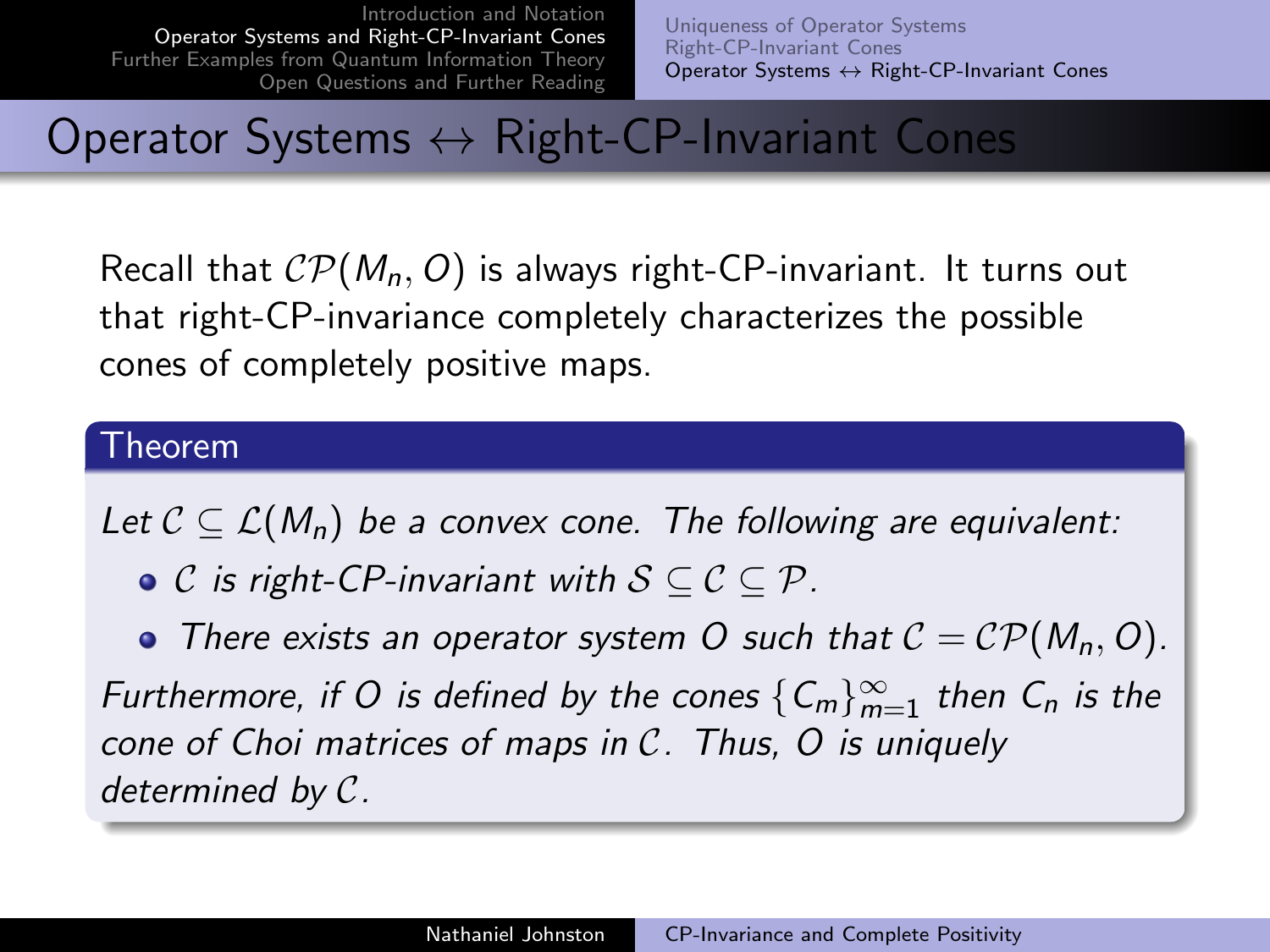[Uniqueness of Operator Systems](#page-9-0) [Right-CP-Invariant Cones](#page-11-0) Operator Systems ↔ [Right-CP-Invariant Cones](#page-13-0)

# Basic Examples

The previous theorem established a bijection between operator systems and right-CP-invariant cones, and furthermore showed that bijection is essentially the same as the Choi-Jamiołkowski isomorphism.

- The "naïve" operator system  $M<sub>n</sub>$  corresponds to the cone of "standard" completely positive maps  $\mathcal{CP}(M_n, M_n)$ .
- The operator system OMIN, defined by the cones of block-positive operators  ${P_m}$ , corresponds to the cone of positive maps  $P$ . OMIN is the largest possible operator system.
- $\bullet$  The operator system  $OMAX$ , defined by the cones of separable operators  $\{S_m\}$ , corresponds to the cone of entanglement-breaking maps  $S$ . OMAX is the smallest possible operator system.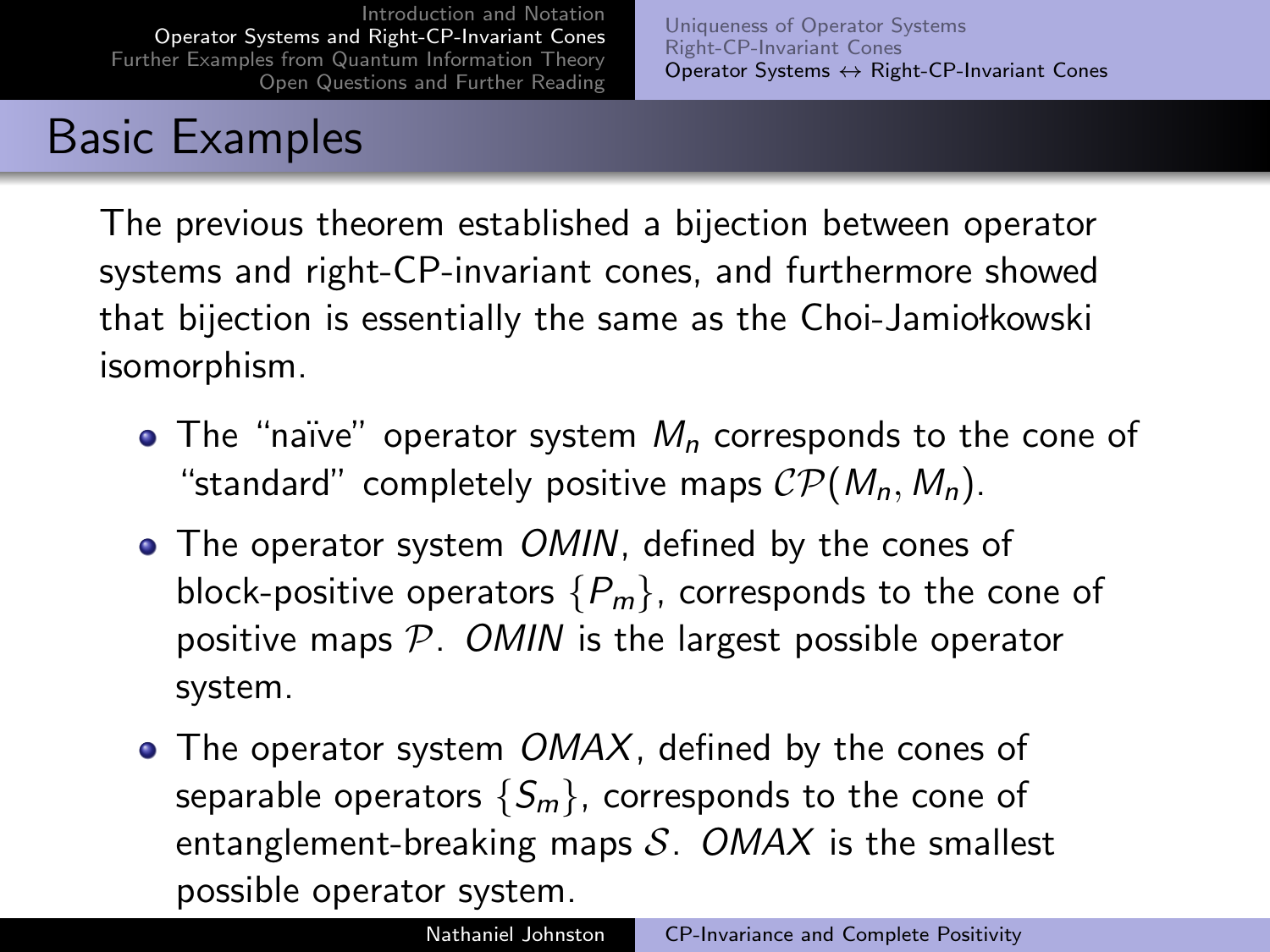# k-Positive Maps

A linear map  $\Phi \in \mathcal{L}(M_n)$  is called k-**positive** if  $id_k \otimes \Phi$  is positive.

- $\bullet$  k-positive maps play a role in entanglement theory analogous to the role of positive maps – they help distinguish states with Schmidt number  $\leq k$  from those with Schmidt number  $> k$ .
- The cone of k-positive maps is right-CP-invariant. The cones that define the corresponding operator system are the cones of  $k$ -block positive operators. That is, operators such that  $\langle v|X|v\rangle > 0$  whenever the Schmidt rank of  $|v\rangle$  is  $\leq k$ .
- <span id="page-15-0"></span> $\bullet$  This operator system is called the super k-minimal operator system, denoted  $OMIN_k$ . It is the largest operator system  ${C_m}$  such that  $C_m = M_{mn}^+$  for  $1 \leq m \leq k$ .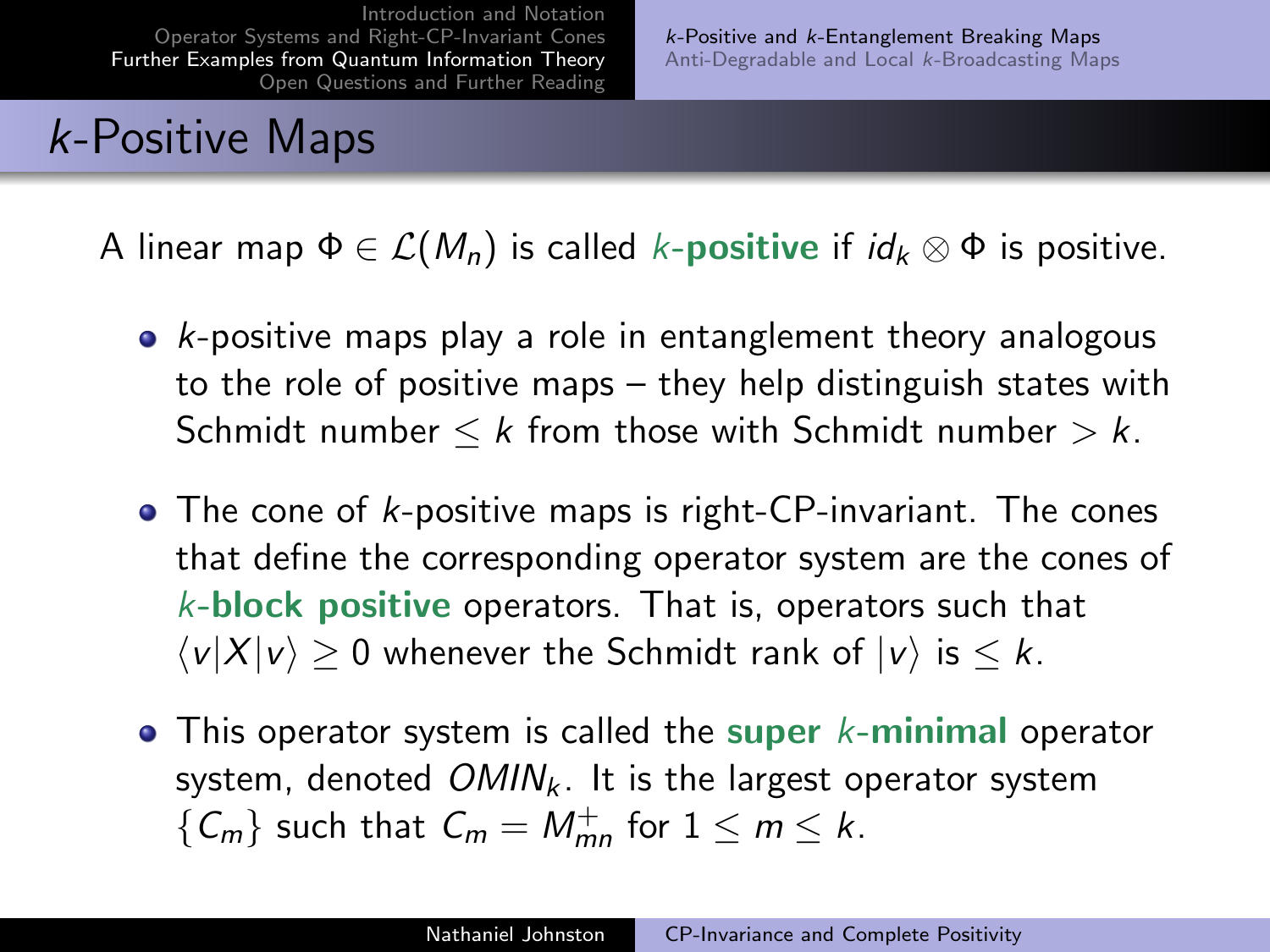# k-Entanglement Breaking Maps

A linear map  $\Phi \in \mathcal{L}(M_n)$  is called k-entanglement breaking if  $(id_n \otimes \Phi)(X)$  has Schmidt number  $\leq k$  for any  $X \in M_{n^2}^+$ .

- $\bullet$  The cone of *k*-entanglement breaking maps is right-CP-invariant. The operator system associated with the cone of k-entanglement breaking maps is defined by the cones of operators with Schmidt rank  $\leq k$ .
- $\bullet$  This operator system is called the super k-maximal operator system, denoted  $OMAX_k$ . It is the smallest operator system  ${C_m}$  such that  $C_m = M_{mn}^+$  for  $1 \le m \le k$ .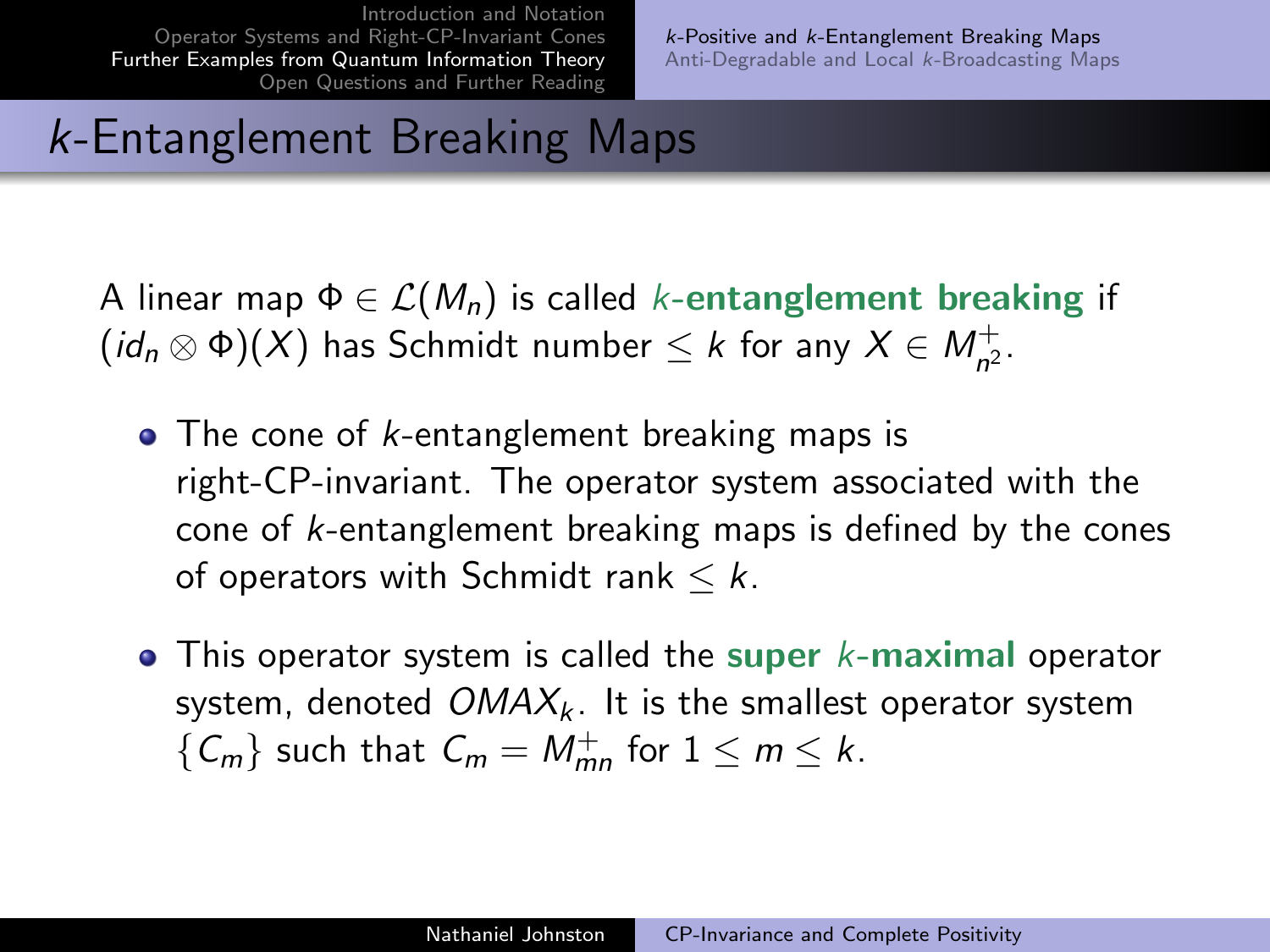<span id="page-17-0"></span>k-Positive and k[-Entanglement Breaking Maps](#page-15-0) [Anti-Degradable and Local](#page-17-0) k-Broadcasting Maps

# Anti-Degradable Maps

A map  $\Phi \in \mathcal{CP}$  is called anti-degradable if there exists  $\Psi \in \mathcal{CP}$ such that  $\Psi\circ\Phi^{\textstyle\mathsf{C}}=\Phi$ , where  $\Phi^{\textstyle\mathsf{C}}$  is the complementary map of  $\Phi$ .

- The cone of anti-degradable maps is convex and right-CP-invariant.
- **This cone is not left-CP-invariant.**
- The operator system it gives rise to does not seem to be one that has been studied in operator theory.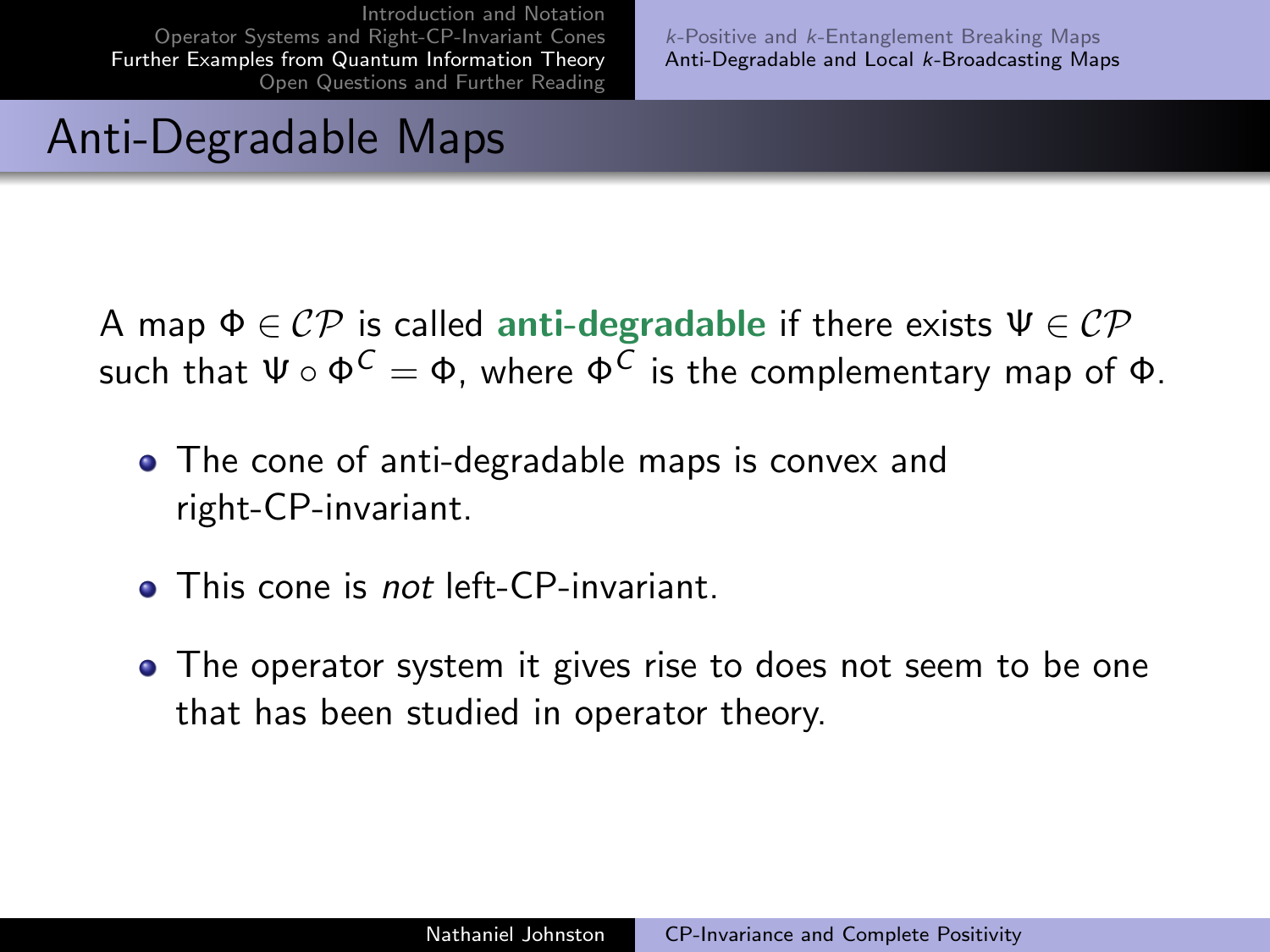k-Positive and k[-Entanglement Breaking Maps](#page-15-0) [Anti-Degradable and Local](#page-17-0) k-Broadcasting Maps

# Anti-Degradable Maps

An operator  $X\in (M_m\otimes M_n)^+$  is called shareable if there exists  $\tilde{X}\in (M_m\otimes M_n\otimes M_n)^+$  such that  $\mathrm{Tr}_2(\tilde{X})=\mathrm{Tr}_3(\tilde{X})=X.$  We will denote by  $H_m \subset M_m \otimes M_n$  the set of shareable operators.

- The Choi matrix of an anti-degradable map is a shareable operator, and a shareable operator is always the Choi matrix of some anti-degradable map.
- The operator system associated with the cone of anti-degradable maps is  ${H_m}$ .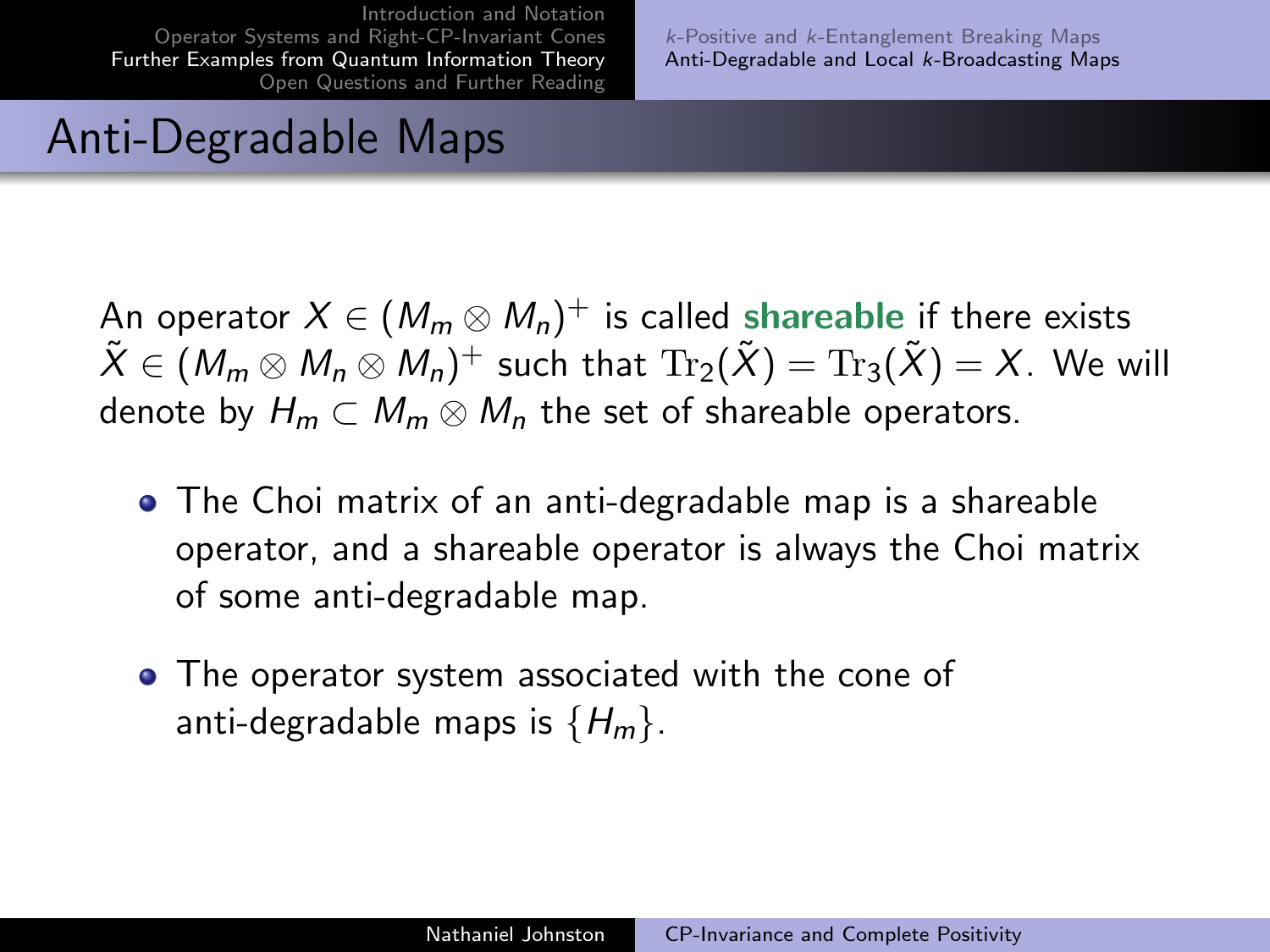k-Positive and k[-Entanglement Breaking Maps](#page-15-0) [Anti-Degradable and Local](#page-17-0) k-Broadcasting Maps

### Local k-Broadcasting Maps

A map  $\Phi \in \mathcal{CP}$  is called local k-broadcasting if there exists a completely positive  $\tilde{\Phi}:M_n\to M_n^{\otimes k}$  with the property that  $\Phi = \text{Tr}_{\overline{i}} \circ \tilde{\Phi}$  for all  $1 \leq i \leq k$ .

- In the  $k = 2$  case, these are exactly the anti-degradable maps (slightly non-trivial, but not horribly so).
- These cones, like the cone of anti-degradable maps, are convex and right-CP-invariant.
- These cones are *not* left-CP-invariant (except in the trivial  $k = 1$  and  $k = \infty$  cases, in which case we get the cones of completely positive and entanglement breaking maps, respectively).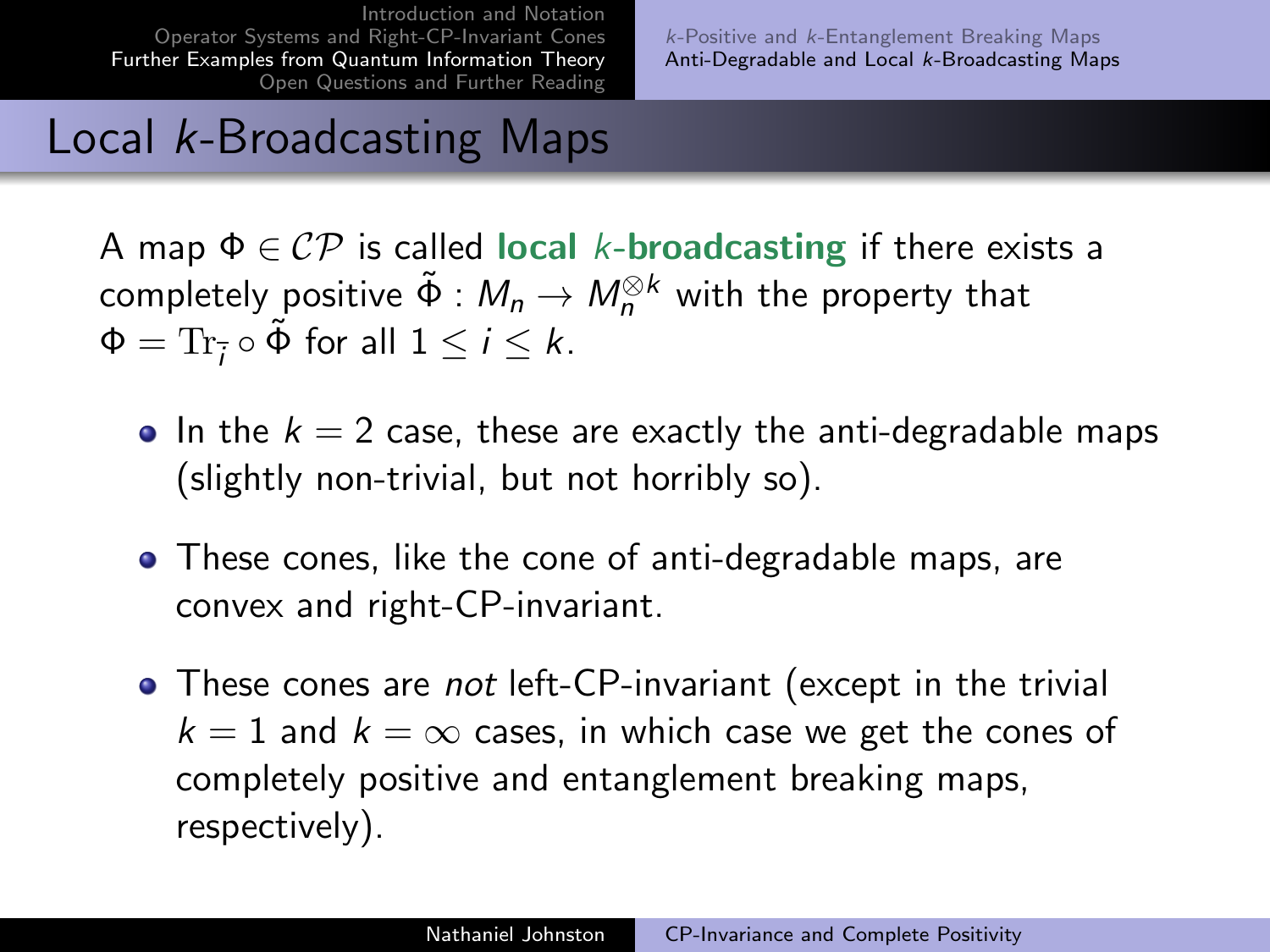k-Positive and k[-Entanglement Breaking Maps](#page-15-0) [Anti-Degradable and Local](#page-17-0) k-Broadcasting Maps

# Local k-Broadcasting Maps

An operator  $X\in (M_m\otimes M_n)^+$  is called *k-*shareable if there exists  $\tilde{X} \in (M_m \otimes M_n^{\otimes k})^+$  such that  $\text{Tr}_{\overline{j}}(\tilde{X}) = X$  for all  $2 \leq i \leq k+1$ . We will denote by  $H_m^k\subset M_m\mathop{\otimes} M_n$  the set of *k-*shareable operators.

- $\bullet$  The Choi matrix of a local *k*-broadcasting map is a  $k$ -shareable operator, and a  $k$ -shareable operator is always the Choi matrix of some local k-broadcasting map.
- The operator system associated with the cone of local *k*-broadcasting maps is  $\{H_m^k\}$ .
- These operator systems provide a natural (infinite) hierarchy that interpolates between  $M_n$  and OMAX.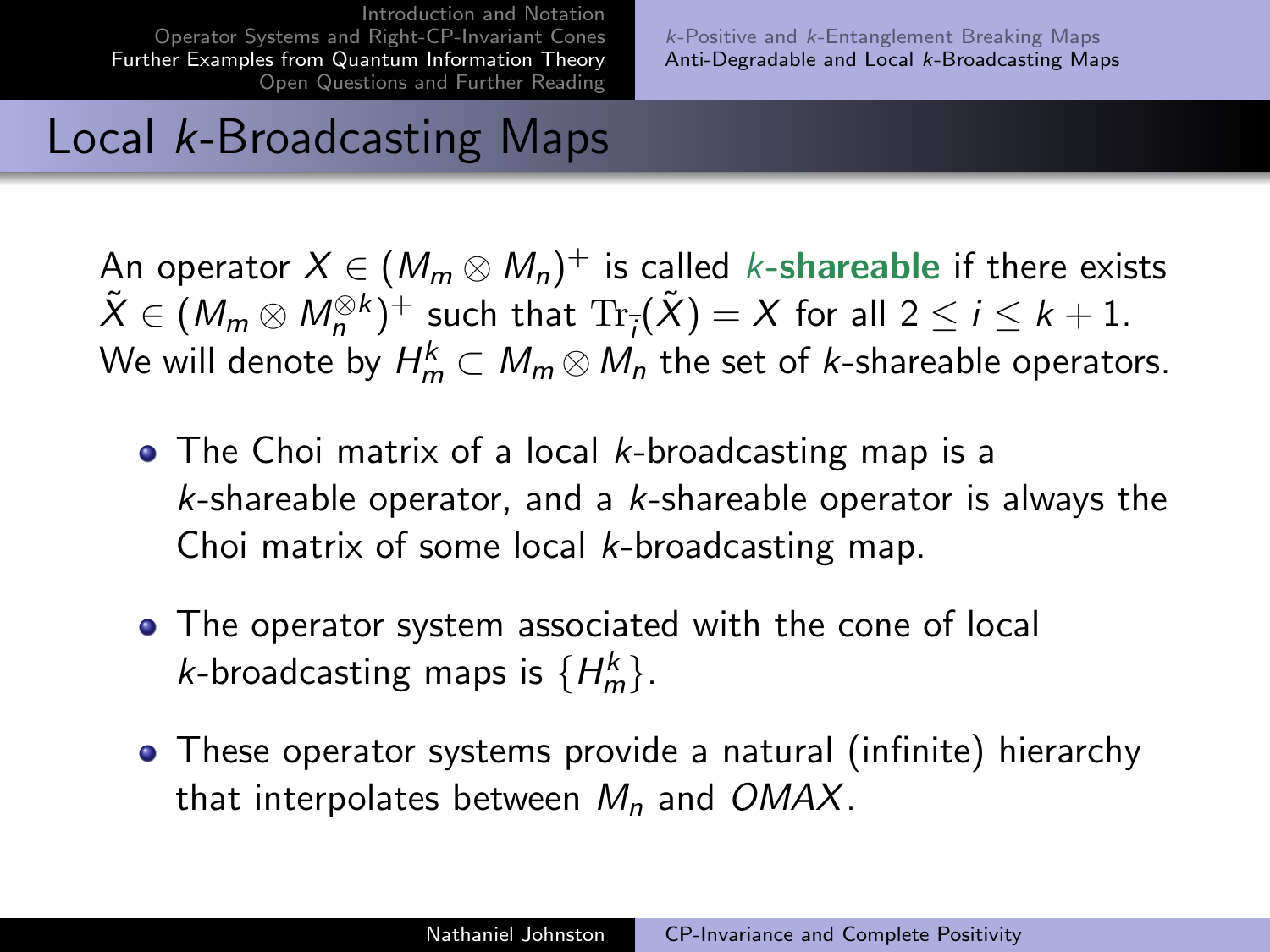# Open Questions

<span id="page-21-0"></span>[Open Questions](#page-21-0) [Further Reading](#page-22-0)

- 1. What other "natural" convex cones are right-CP-invariant?
	- a) A possible example is the cone of locally entanglement-annihilating maps: maps  $\Phi$  such that  $(\Phi\otimes\Phi)(X)\in\mathcal S_n$  for all  $X\in (M_n\otimes M_n)^+$ . This cone is right-CP-invariant (and left-CP-invariant), but is it convex?
	- b) What about the set of entanglement binding maps? This set is right-CP-invariant. However, it is convex (and hence corresonds to an operator system) if and only if all bound entangled states are PPT (decade-old open problem).
- 2. This seems to be a strong link between quantum information theory and operator theory. Find applications going in either direction!